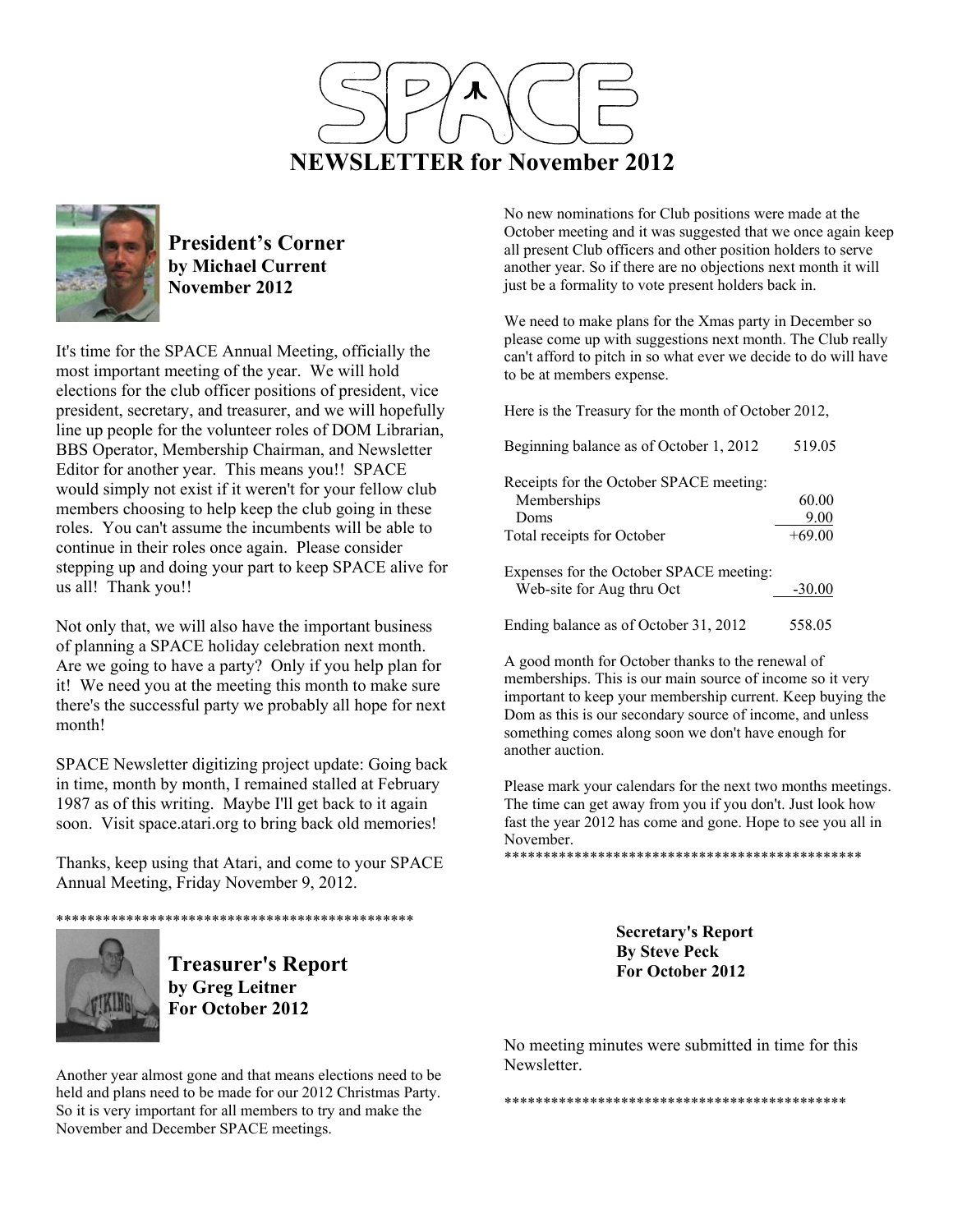From: Michael Current [michael@mcurrent.name] Sent: Wednesday, October 10, 2012 9:55 PM Subject: Checkpoint releases Morphonic Lab 11 invite

Checkpoint releases Morphonic Lab 11 invite October 8th, 2012

 Outline 2012 second place in Atari compo is here. Checkpoint presents a new invite for Morphonic Lab 11 in Dresden.

 Made for plain ST and features new YM sound-effects that doesn't work with current emulators, so watch on the real deal.

 » Download at the Outline 2012 download page http://dhs.nu/files.php?t=partydl&party=Outline%202012

\*\*\*\*\*\*\*\*\*\*\*\*\*\*\*\*\*\*\*\*\*\*\*\*\*\*\*\*\*\*\*\*\*\*\*\*\*\*\*\*\*\*\*\*

From: Michael Current [michael@mcurrent.name] Sent: Sunday, October 21, 2012 9:21 AM Subject: Winning Atari entry from Outline available

Winning Atari entry from Outline available October 12th, 2012

 The winner from Outline 2012, a 4k intro by Mr Coke (ex. Avena) is now available. The intro should work on 1 MB ST.

Download at the Outline 2012 download page http://dhs.nu/files.php?t=partydl&party=Outline%202012

\*\*\*\*\*\*\*\*\*\*\*\*\*\*\*\*\*\*\*\*\*\*\*\*\*\*\*\*\*\*\*\*\*\*\*\*\*\*\*\*\*\*\*\*

From: Michael Current [michael@mcurrent.name] Sent: Tuesday, October 23, 2012 9:19 PM Subject: Falcon Sillyventure invite

Falcon Sillyventure invite October 23rd, 2012

Extream surprisingly returns with a new small Falcon prod.

 It's an invite for the forthcoming Sillyventure party in Poland and should work on a basic Falcon with RGB or VGA monitor.

 » Download Sillyventure 2012 invite by Extream http://files.dhs.nu/files\_demo/sv2k12in.zip

\*\*\*\*\*\*\*\*\*\*\*\*\*\*\*\*\*\*\*\*\*\*\*\*\*\*\*\*\*\*\*\*\*\*\*\*\*\*\*\*\*\*\*\*

From: Michael Current [michael@mcurrent.name] Sent: Sunday, October 28, 2012 3:16 PM Subject: ABBUC Software Contest 2012 - Results

ABBUC Software Contest 2012 - Results --Date: Sun, 28 Oct 2012 08:17:56 -0500

Here are the official results of the ABBUC Software Contest 2012 as voted at the 27th yearly meeting on Oct 27:

 1. Ridiculous Reality - 423 Punkte credits: programming - Martin 'MatoSimi' Šimecek graphics - Adam Wachowski, Adam 'Ooz' Powroznik music - Michal 'stRing' Radecki

- 2. Callisto 387 Punkte Jason Kelk
- 3. Asteroids Emulator 369 Punkte Norbert Kehrer
- 4. MazezaM 344 Punkte xxl
- 5. HAR'em 298 Punkte Morons of H.A.R
- 6. Caterpillar 218 Punkte Holger Bommer
- 7. Keep on Koastin 204 Punkte Jason Kendall
- 8. Voyager 190 Punkte Frank Cernese
- 9. OTA Nokia Viewer 185 Punkte Sikorsoft

 All participants should have received a notification email. If not, please contact me.

Thank you all for participation!

\*\*\*\*\*\*\*\*\*\*\*\*\*\*\*\*\*\*\*\*\*\*\*\*\*\*\*\*\*\*\*\*\*\*\*\*\*\*\*\*\*\*\*\*

From: Michael Current [michael@mcurrent.name] Sent: Sunday, October 28, 2012 3:35 PM Subject: Atari Unleashes Warlords® onto PlayStation®Network , Coming Soon to Xbox LIVE® Arcade Posted October 10, 2012 Atari Unleashes Warlords® onto PlayStation®Network, Coming Soon to Xbox LIVE® Arcade

Now Available for PlayStation Network (U.S.), Europe on Oct. 10

LOS ANGELES – October 9, 2012 – Atari, one of the world's most recognized publishers and producers of interactive entertainment, announced today that they have launched Warlords®, a remake of the classic title for the Atari 2600, on PlayStation®Network. The game is available today for aspiring warmongers across the U.S. for \$9.99, with an EU release coming tomorrow, Oct. 10, for €9.99. Warlords brings all the action of the classic game into the modern age with an all-new look and online multiplayer modes. The game will also make its debut on Xbox LIVE® Arcade next month on Nov. 14 for 800 Microsoft Points.

Warlords is a one-to-four player arcade action game in which players will defend their castles from a maniacal dragon, unleashing a torrent of fireballs and crafty minions against their strongholds. In this whimsical reinvention of the beloved classic, players will face the ultimate battle of speed, strategy and survival. In addition, the game will increasingly challenge players to multitask as they strive to shield the castle walls and simultaneously rally troops to capture control points, collect power-ups and destroy the other warring factions – either alone or alongside three other players.

#### KEY FEATURES:

 a.. Protect the stronghold! Defend your castle walls from the destruction of fast-flying fireballs with your mighty shield. Move the shield around the perimeter of your castle with precision and speed to deflect the fireballs or grab onto and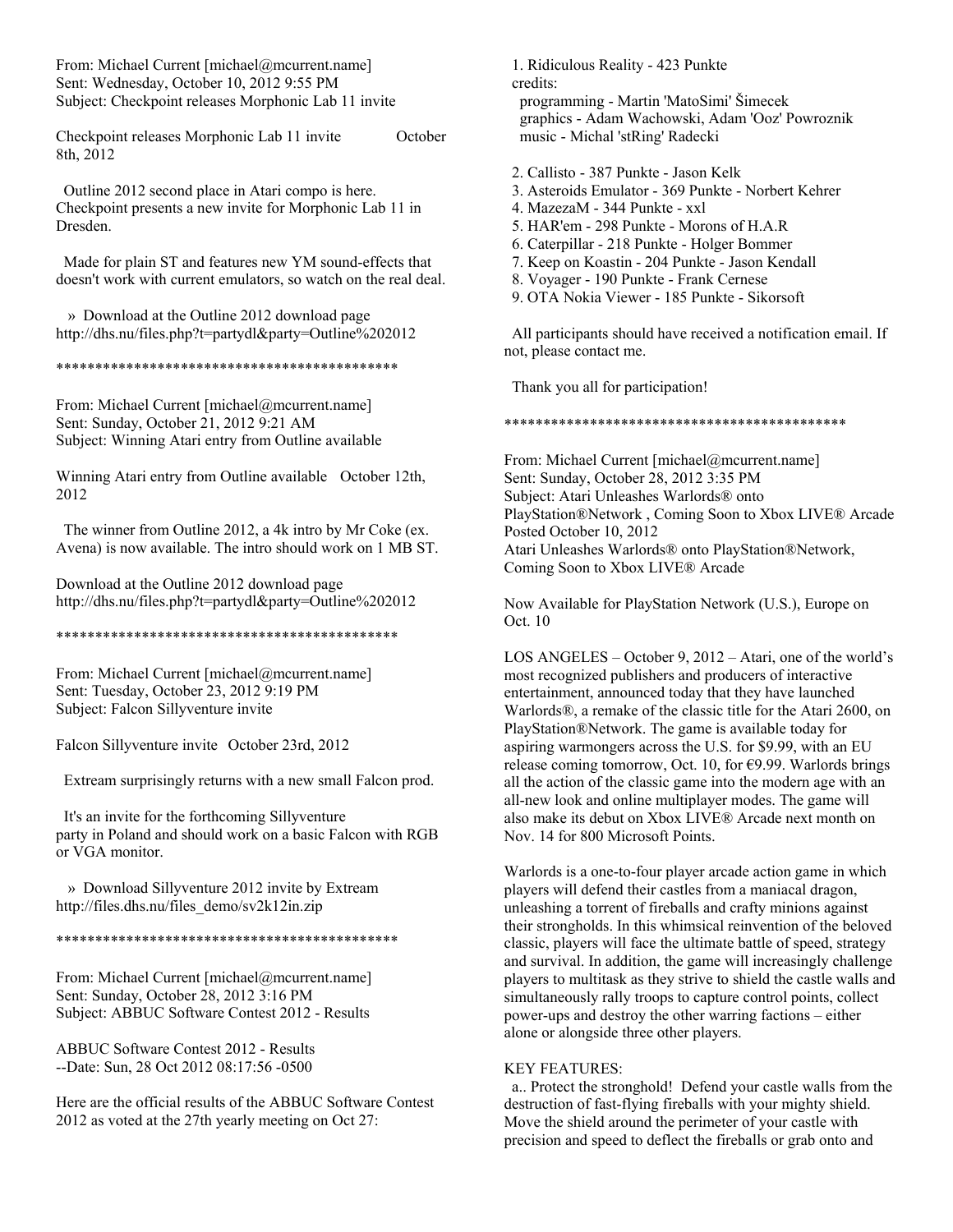charge fireballs to release even more devastating attacks back at your opponents.

 b.. Multiple local/online game modes sweeten the quest for power and allow for cooperative and competitive battles with up to 4 players. Select the faction of your choice and engage in a number of competitive variations, including co-op siege mode, 2v2 or classic free-for-all battles.

 c.. Rally your troops and pit them against your foes. Your loyal posse brings a layer of depth and replayability to every battle and can be sent off to capture control points, gather power-ups to immobilize your enemies or bolster your defenses. Manage your troops wisely to gain the battlefield advantage!

For more information about Warlords, please log onto www.atari.com or www.atari.com/warlords.

#### \*\*\*\*\*\*\*\*\*\*\*\*\*\*\*\*\*\*\*\*\*\*\*\*\*\*\*\*\*\*\*\*\*\*\*\*\*\*\*\*\*\*\*\*

From: Michael Current [michael@mcurrent.name] Sent: Sunday, October 28, 2012 3:42 PM Subject: Atari and Zynga Launch Super Bunny Breakout for iPhone, iPad & iPod touch Atari and Zynga Launch Super Bunny Breakout for iPhone, iPad & iPod touch

The Latest Addition to the Breakout Franchise from Atari Launches under the Zynga Partners for Mobile Program

LOS ANGELES & SAN FRANCISCO – Oct. 11, 2012 – Atari, one of the world's most recognized publishers and developers of interactive entertainment, and Zynga (NASDAQ: ZNGA), the world's leading provider of social game services, today announced the launch of Super Bunny Breakout™ on the App Store. Available for iPhone, iPad and iPod touch, Super Bunny Breakout is the latest and furriest experience of the Breakout® franchise, where players control Rodney the bunny on a quest to help rescue other cute critters from cages at the nefarious Evil Animal Testing (E.A.T.) Labs. In this new take on the retro arcade classic, players will meet a colorful cast of characters and enjoy physics-based, Breakout-style gameplay. Super Bunny Breakout is available now for \$0.99 on iPhone, iPad, and iPod touch, along with a free demo version called Super Bunny Breakout Free. Download Super Bunny Breakout at itunes.apple.com/app/id560556342 , and Super Bunny Breakout Free at itunes.apple.com/app/id560555614.

In Super Bunny Breakout, players control Rodney—a daredevil rabbit with an appetite for revenge—launching him from a laboratory platform as he bounces around to destroy different structures and cages. Players can either collect or purchase coins via in-app purchase to feed critters and restore energy. Coins can also be used to purchase additional powerups, food and cosmetic goods.

Super Bunny Breakout features include:

 a.. Infiltrate E.A.T. Labs in order to break the cages and free all your imprisoned buddies.

 b.. Unlock five handsome playable characters each with their own special super attacks.

 c.. Unleash unique power-up abilities for each Super Critter including Time Warp, Anti-Gravity abilities and more!

 d.. Play through 40+ physics-based levels to challenge your brick-breaking, critter-rescuing abilities.

 e.. Show your friends who's the bunny boss with Game Center integration for score leaderboards and achievements. "Atari is a legendary innovator of video gaming and we are proud to partner with a company that has such a strong legacy in the industry," said Ben Jones, Vice President of Mobile Publishing at Zynga. "Zynga is committed to partnering with companies that produce high-quality titles to bring more games in more genres to its global network of players."

"Super Bunny Breakout is a fresh take on the iconic Breakout franchise, adding all new features, game play and a humorous cast of characters," said Jim Wilson CEO of Atari. "Our partnership with Zynga provides a platform to create visibility for the game and the Atari brand overall."

The Zynga Partners for Mobile Program is designed to help third-party partners of all sizes launch, promote, scale and grow their games and business.

The game was developed by Brooklyn based Curious Brain, the talent behind popular character-driven games based upon the Power Rangers, Angelina Ballerina and Paul Frank franchises.

Super Bunny Breakout is available for \$0.99 from the App Store on iPhone, iPad and iPod touch or at http://itunes.apple.com/app/id560556342. Download Super Bunny Breakout Free at https://itunes.apple.com/app/id560555614.

A press kit containing a fact sheet and various game-related assets may be downloaded using the following link:www.triplepointpr.com/dl/atari/SBB%20Media%20Kit.zi p.

\*\*\*\*\*\*\*\*\*\*\*\*\*\*\*\*\*\*\*\*\*\*\*\*\*\*\*\*\*\*\*\*\*\*\*\*\*\*\*\*\*\*\*\*

From: Michael Current [michael@mcurrent.name] Sent: Friday, November 02, 2012 9:50 PM Subject: Stella 3.7.3 released

Stella 3.7.3 released Posted Fri Oct 26, 2012 3:21 PM

Just a quick note that Stella 3.7.3 is now available at the usual place: http://stella.sf.net. Here's the changelog:

 \* Note: because of TIA/RIOT changes, the state file format has changed again, and old state files will not work with this release.

 \* Improved handling of 'illegal' VSYNC signals, which sometimes created 'short' frames that caused massive flickering. Also improved related behaviour when VSYNC isn't used at all.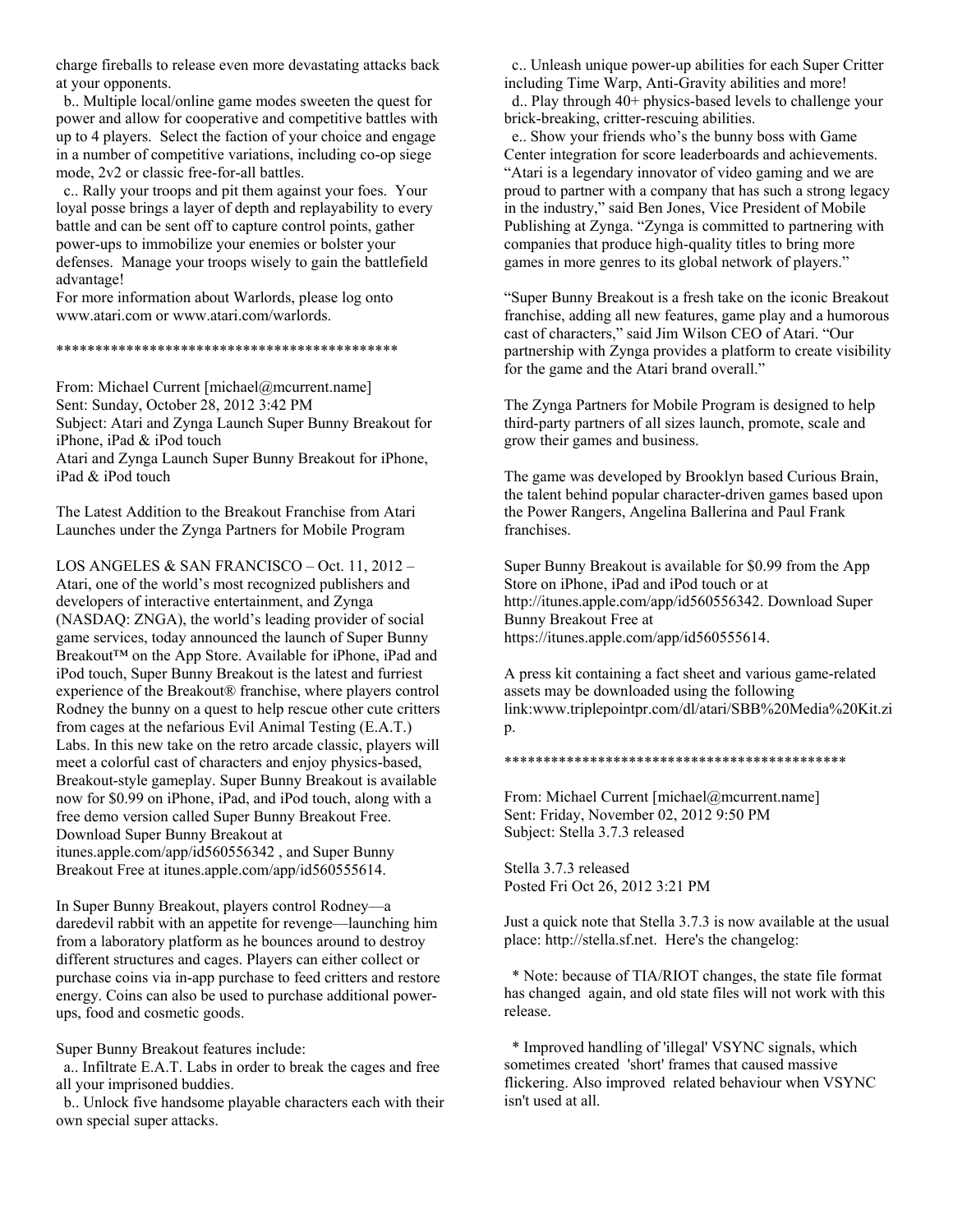\* Improved sound generation with ROMs that have irregular scanline counts. This fixes many demo ROMs as well as Quadrun, where previously there would be 'gaps' in the sound output.

\* Improved emulation of RIOT chip, in particular the behaviour of reading from TIMINT. Also, D6 of the Interrupt Flag register is now properly set on active transition of the PA7 pin.

\* Fixed bug in DPC+ bankswitch scheme; the music in "Stay" Frosty 2" wasn't playing correctly.

\* The ROM properties database now uses 'Auto' instead of 'Auto-select' everywhere. This makes for less typing when running from the commandline.

\* Updated included PNG library to latest stable version.

I didn't get to the TIA fixes, which is why this is a  $3.7.x$ release instead of 3.8. However, there are some nice sound fixes which improve many ROMs, including Quadrun (the 'quadrun, quadrun, quadrun' speech no longer has gaps).

As usual, please report any bugs in this thread or directly by email.

### BYLAWS FOR THE SAINT PAUL ATARI COMPUTER ENTHUSIASTS CLUB OF SAINT PAUL, MINNESOTA

As amended by the membership, September 13, 2002

### **NAME AND OBJECT**

- The name of the Club shall be the Saint Paul Atari  $\bullet$ Computer Enthusiasts, or SPACE.
- The object of the Club shall be to bring those with a common interest in Atari computers together for the purpose of sharing hardware, software and information related to Atari.

### **MEMBERSHIP**

- The number of members of SPACE shall not be limited.
- Any person or family interested in Atari computers shall be eligible for membership upon payment of the annual dues for the first year.
- The annual dues shall be \$15.00, payable on the anniversary month of the member's joining date.
- Unused portions of dues are not refundable.
- $\bullet$ Any member found to be in violation of the rules or spirit of the club may be expelled by a majority vote of the Executive Board.
- The Membership Chairman shall be responsible for collecting membership dues and managing the current membership list.

### **MEETINGS**

- SPACE meetings shall be held at 7:30pm on the second Friday of each month, at the Falcon Heights Community Center, unless otherwise directed by the **Executive Board.**
- Club business cannot be conducted without at least  $\bullet$ one Officer and one other member present.
- All club meetings shall be open meetings.
- Minutes of each club meeting shall be recorded by the Secretary and published in the club newsletter.
- The Annual Meeting shall be held each November.  $\bullet$ At the Annual Meeting, Officers shall be elected and volunteers for other ongoing club duties shall be secured.
- The President shall preside over club meetings. In the President's absence, the Vice-President shall preside. In their absence, the Secretary shall preside. If the first three are all absent, the Treasurer shall preside.

### **TREASURY**

- An accounting for all incomes and charges to the SPACE balance sheet shall be published in the newsletter each month.
- Prior approval by the Executive Board is required if the club is to incur any expense.
- The Treasurer shall be responsible for the duties of managing the club's monetary assets.

### **NEWSLETTER**

- The club shall publish the SPACE Newsletter on a monthly basis.
- All currently paid club members shall receive a copy  $\bullet$ of the Newsletter by mail each month.
- Newsletters shall also be sent free of charge each  $\bullet$ month to other Atari clubs which are able to return the favor
- The Newsletter Editor shall be responsible for the  $\bullet$ duties of collecting articles from the membership, publishing, and distributing the Newsletter.

## **DISK OF THE MONTH**

A new SPACE Disk Of the Month (DOM), readable by a standard Atari 1050 disk drive, shall be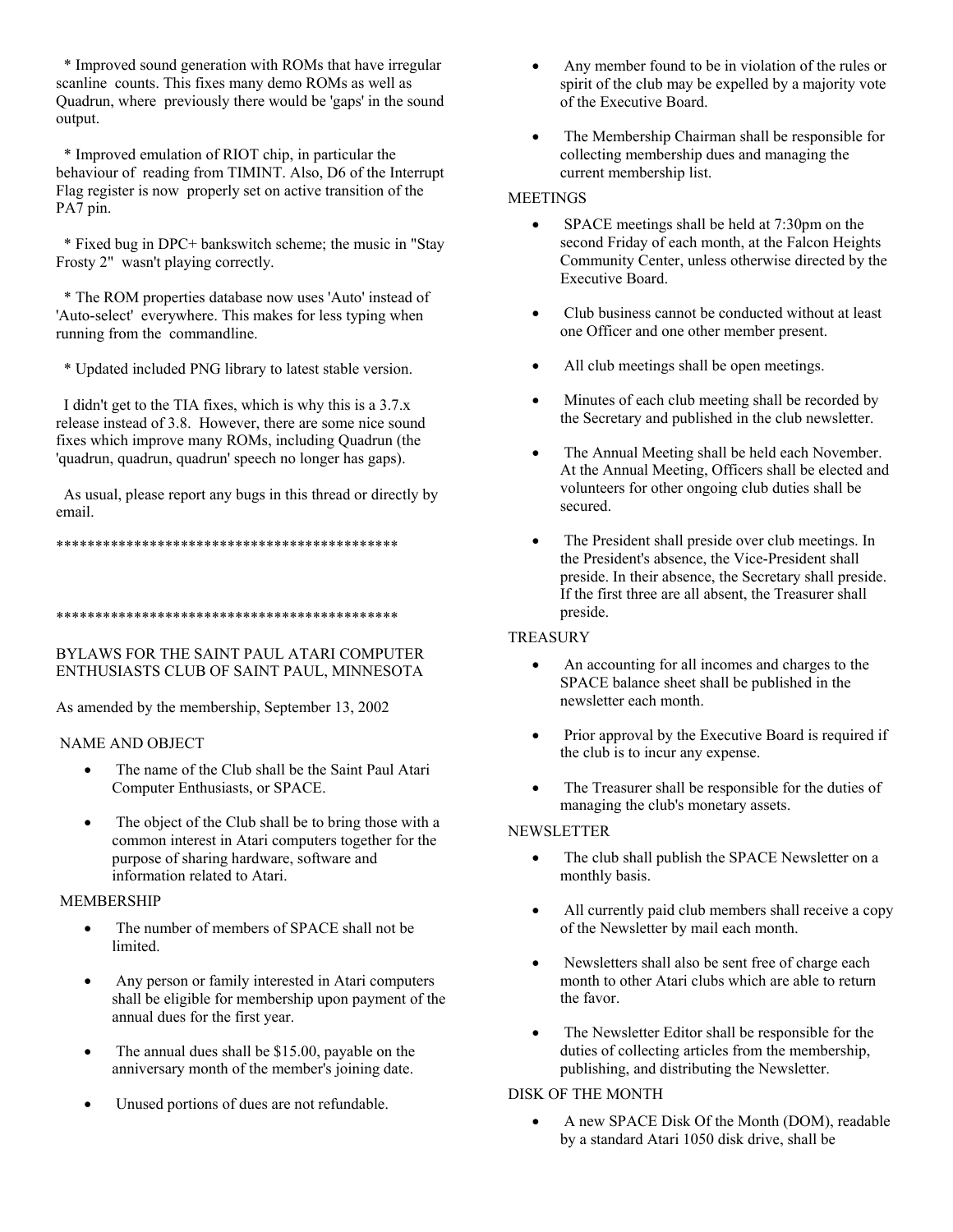produced on a monthly basis. This is for the purpose of raising funds for the club.

- DOMs shall include shareware, freeware, or public domain software or other files for the Atari. DOMs shall not include pirated commercial software.
- The price of the DOM shall be \$3.00.
- DOMs shall be available for sale at each club meeting, and may be sold to members and nonmembers.
- Other clubs may trade DOMs with SPACE on a onefor-one basis.
- The DOM Librarian shall be responsible for the production and sales of the DOM.

### BULLETIN BOARD SYSTEM

- A Bulletin Board System (BBS) supporting Atari computers shall be made available by the club. The BBS provides an online forum for Atari discussions, and an optional communications medium for club matters.
- The BBS System Operator shall be responsible for maintaining a friendly and welcoming environment on the BBS. Illegal software or offensive language shall not be tolerated.

### WEB SITE

- The club shall maintain a home page on the World Wide Web. The site shall be primarily designed to attract new club members, and provide online access to club information.
- The Webmaster shall be responsible for maintaining the web site, and keeping the information presented there current.

### OFFICERS AND EXECUTIVE BOARD

- The Officers of the club shall be President, Vice-President, Secretary, and Treasurer, and shall be referred to collectively as the Executive Board.
- The Executive Board shall collectively supervise the affairs of the club, shall be responsible for proper and orderly club operations, shall be responsible for upholding the rules of the bylaws, and shall at all times make decisions with the best interests of the membership in mind.
- The officers shall be elected by a majority vote of those present, or by acclamation if only one person is running. The term shall be for one year, or until a successor is elected. The term of office shall begin at the close of the annual meeting at which the officer is elected.
- The Executive Board shall actively seek volunteers to fill the following positions: Membership

Chairman, Newsletter Editor, DOM Librarian, BBS Operator, and Webmaster. These volunteers shall be subject to the approval of the club membership.

- The Executive Board shall also seek volunteers for other ongoing administrative duties, such as meeting location arrangements and post office box maintenance.
- Officers shall be subject to a Recall Vote if a majority of the membership so decries. The Recall Vote shall not take place until it has been announced in the newsletter
- The rules contained in the current edition of "Robert's Rules of Order" shall govern the club unless they are in conflict with the bylaws, in which case the bylaws shall take precedence.

### AMENDMENT OF BYLAWS

- A Quorum shall be defined as either a minimum of 50% of the entire membership, or 10, whichever is smaller.
- Provided that a quorum is present, and provided that the amendment proposal has been communicated to the entire membership in writing in advance, the Bylaws may be amended at any meeting by a twothirds vote of the members present.
- Voting shall be by consenting AYE or NAY if a two-thirds vote can be confirmed, or by a show of hands for a precise tally.
- Proxy voting is not permitted for Bylaws amendment votes.

### CLUB DISSOLUTION

- The club may elect to disband itself by a majority vote of the current membership, provided the proposal has been printed in at least one issue of the newsletter.
- In such an event, the Executive Board members shall be responsible for the proper and orderly closing of accounts, arrangements, and all normally ongoing club activities.
- Any remaining material assets of the club shall be distributed evenly among the membership, as best as this is possible. Historical club materials shall be preserved if possible.
- When all outstanding charges are paid, the Treasurer shall distribute any remaining club funds evenly among the final group of club members.